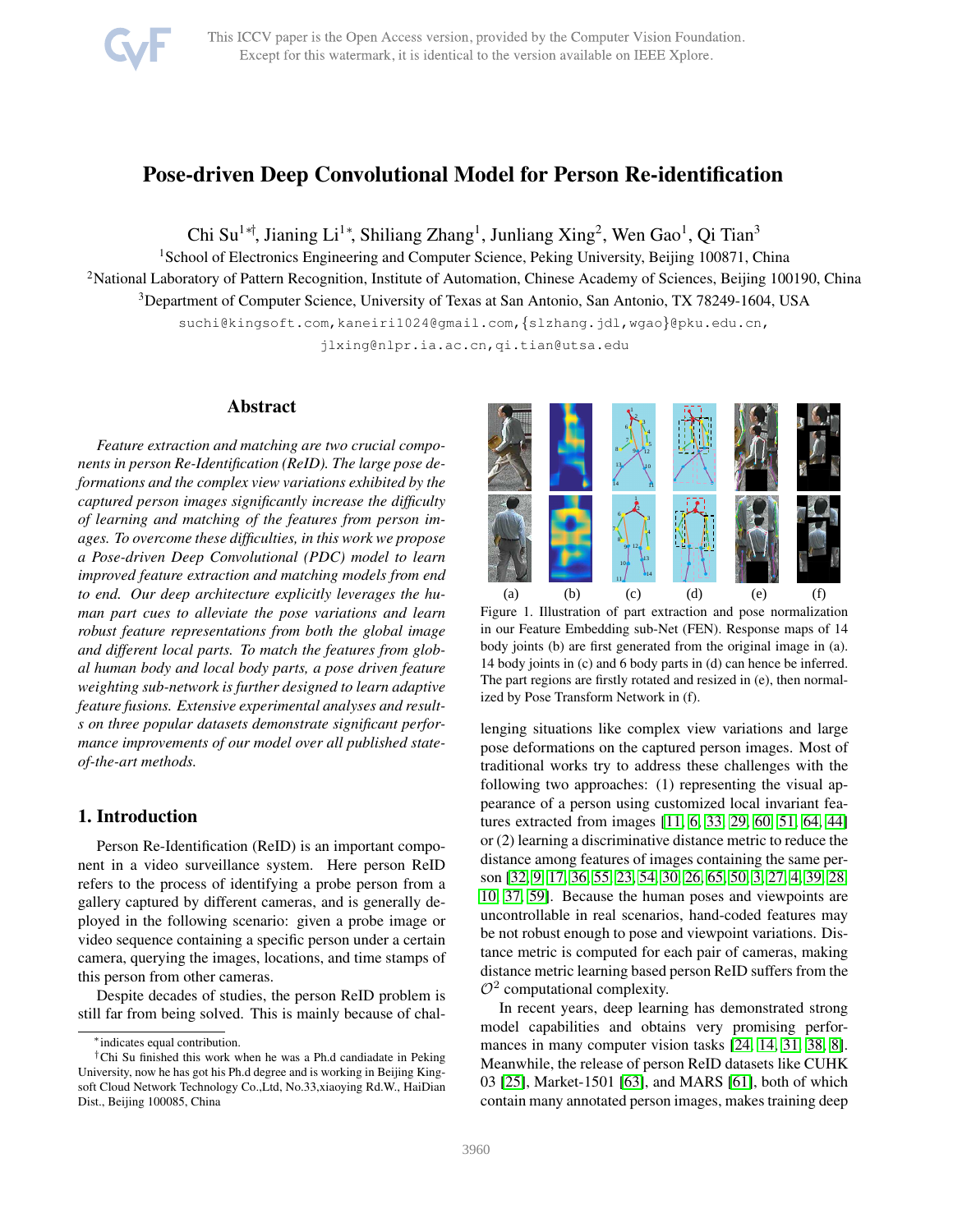models for person ReID feasible. Therefore, many researchers attempt to leverage deep models in person ReI-D [\[1,](#page-8-24) [10,](#page-8-16) [53,](#page-9-11) [46,](#page-9-12) [42,](#page-9-13) [61,](#page-9-10) [13,](#page-8-25) [56,](#page-9-14) [43,](#page-9-15) [57\]](#page-9-16). Most of these methods first learn a pedestrian feature and then compute Euclidean distance to measure the similarity between two samples. More specifically, existing deep learning based person ReID approaches can be summarized into two categories: 1) use Softmax Loss with person ID labels to learn a global representation [\[1,](#page-8-24) [10,](#page-8-16) [53,](#page-9-11) [46,](#page-9-12) [42,](#page-9-13) [61,](#page-9-10) [13\]](#page-8-25), and 2) first learn local representations using predefined rigid body parts, then fuse the local and global representations [\[5,](#page-8-26) [47,](#page-9-17) [40\]](#page-9-18) to depict person images. Deep learning based methods have demonstrated significant performance improvements over the traditional methods. Although these approaches have achieved remarkable results on mainstream person ReID datasets, most of them do not consider pose variation of human body.

Because pose variations may significantly change the appearance of a person, considering the human pose cues is potential to help person re-identification. Although there are several methods [\[5,](#page-8-26) [47,](#page-9-17) [40\]](#page-9-18) that segment the person images according to the predefined configuration, such simple segmentation can not capture the pose cues effectively. Some recent works [\[62,](#page-9-19) [16\]](#page-8-27) attempt to use pose estimation algorithms to predict human pose and then train deep models for person ReID. However, they use manually cropped human body parts and their models are not trained from end to end. Therefore, the potential of pose information to boost the ReID performance has not been fully explored.

To better alleviate the challenges from pose variations, we propose a Pose-driven Deep Convolutional (PDC) model for person ReID. The proposed PDC model learns the global representation depicting the whole body and local representations depicting body parts simultaneously. The global representation is learned using the Softmax Loss with person ID labels on the whole input image. For the learning of local representations, a novel Feature Embedding sub-Net (FEN) is proposed to learn and readjust human parts so that parts are affine transformed and re-located at more reasonable regions which can be easily recognizable through two different cameras. In Feature Embedding sub-Net, each body part region is first automatically cropped. The cropped part regions are hence transformed by a Pose Transformation Network (PTN) to eliminate the pose variations. The local representations are hence learned on the transformed regions. We further propose a Feature Weighting sub-Net (FWN) to learn the weights of global representations and local representations on different parts. Therefore, more reasonable feature fusion is conducted to facilitate feature similarity measurement.

Some more detailed descriptions to our local representation generation are illustrated in Fig[.1.](#page-0-0) Our method first locates the key body joints from the input image, *e.g*., illus-



<span id="page-1-0"></span>Figure 2. Flowchart of Pose-driven Deep Convolutional (PDC) model. Feature Embedding sub-Net (FEN) leverages human pose information and transforms a global body image into an image containing normalized part regions. Feature Weighting sub-Net (FWN) automatically learns the weights of the different part representations to facilitate feature similarity measurement.

trated in Fig[.1](#page-0-0) (c). From the detected joints, six body parts are extracted, *e.g*., shown in Fig[.1\(](#page-0-0)d). As shown in Fig[.1\(](#page-0-0)e), those parts are extracted and normalized into fixed sizes and orientations. Finally, they are fed into the Pose Transformation Network (PTN) to further eliminate the pose variations. With the normalized and transformed part regions, *e.g*., Fig[.1](#page-0-0) (f), local representations are learned by training the deep neural network. Different parts commonly convey different levels of discriminative cues to identify the person. We thus further learn weights for representations on different parts with a sub-network.

Most of current deep learning based person ReID works do not consider the human pose cues and the weights of representation on different parts. This paper proposes a novel deep architecture that transforms body parts into normalized and homologous feature representations to better overcome the pose variations. Moreover, a sub-network is proposed to automatically learn weights for different parts to facilitate feature similarity measurement. Both the representation and weighting are learned jointly from end to end. Since pose estimation is not the focus of this paper, the used pose estimation algorithm, *i.e*., Fully Convolutional Networks(FCN) [\[31\]](#page-8-20) based pose estimation method is simple and trained independently. Once the FCN is trained, it is incorporated in our framework, which is hence trained in an end-to-end manner, *i.e*., using images as inputs and person ID labels as outputs. Experimental results on three popular datasets show that our algorithm significantly outperforms many state-of-the-art ones.

# 2. Related Work

Traditional algorithms perform person re-identification through two ways: (a) acquiring robust local features visually representing a person's appearance and then encoding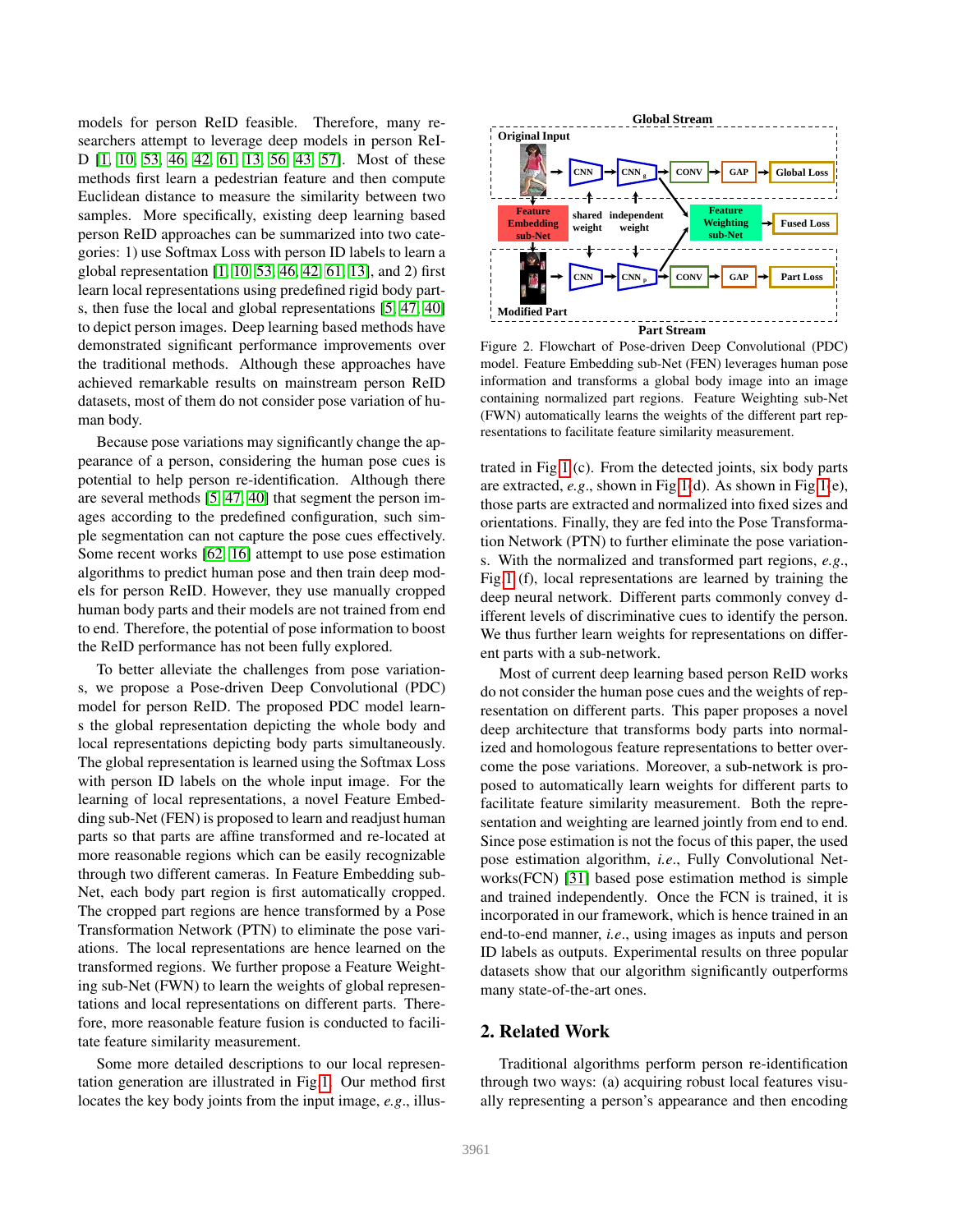| type                         | share<br>weight          | patch size<br>/stride | --- r--r<br>output size        | depth    | $#1 \times 1$            | $#3\times3$<br>reduce | $#3\times3$ | double# $3 \times 3$<br>reduce | double<br>$#3\times3$ | pool proj        |
|------------------------------|--------------------------|-----------------------|--------------------------------|----------|--------------------------|-----------------------|-------------|--------------------------------|-----------------------|------------------|
| data                         |                          |                       | $512\times 256\times 3$        |          |                          |                       |             |                                | ۰                     |                  |
| convolution                  | Yes                      | $7\times 7/2$         | $256 \times 128 \times 64$     |          | $\overline{\phantom{a}}$ | ۰                     | -           | ۰                              | ۰                     |                  |
| max pool                     |                          | $3\times 3/2$         | $128\times 64\times 64$        | $\Omega$ |                          |                       | -           |                                | ۰                     |                  |
| convolution                  | Yes                      | $3\times 3/1$         | $128 \times 64 \times 192$     |          | $\overline{\phantom{a}}$ | 64                    | 192         | $\overline{\phantom{a}}$       | ۰                     |                  |
| max pool                     | ۰                        | $3\times 3/2$         | $64 \times 32 \times 192$      | $\Omega$ | $\overline{\phantom{a}}$ | ۰                     | ۰           | $\overline{\phantom{a}}$       | ٠                     |                  |
| inception(3a)                | Yes                      |                       | $64 \times 32 \times 256$      | 3        | 64                       | 64                    | 64          | 64                             | 96                    | $avg + 32$       |
| inception(3b)                | Yes                      |                       | $64 \times 32 \times 320$      | 3        | 64                       | 64                    | 96          | 64                             | 96                    | $avg+64$         |
| inception(3c)                | Yes                      | stride 2              | $32 \times 16 \times 576$      | 3        | $\Omega$                 | 128                   | 160         | 64                             | 96                    | max+pass through |
| inception(4a)                | Yes                      |                       | $32 \times 16 \times 576$      | 3        | 224                      | 64                    | 96          | 96                             | 128                   | $avg+128$        |
| inception( $\overline{4b}$ ) | Yes                      |                       | $32 \times 16 \times 576$      | 3        | 192                      | 96                    | 128         | 96                             | 128                   | $avg+128$        |
| inception(4c)                | Yes                      |                       | $32 \times 16 \times 576$      | 3        | 160                      | 128                   | 160         | 128                            | 160                   | $avg+128$        |
| inception(4d)                | Yes                      |                       | $32 \times 16 \times 576$      | 3        | 96                       | 128                   | 192         | 160                            | 192                   | $avg+128$        |
| inception(4e)                | Yes                      | stride 2              | $16 \times 8 \times 1024$      | 3        | $\Omega$                 | 128                   | 192         | 192                            | 256                   | max+pass through |
| inception(5a)                | N <sub>o</sub>           |                       | $16 \times 8 \times 1024$      | 3        | 352                      | 192                   | 320         | 160                            | 224                   | $avg+128$        |
| inception(5b)                | N <sub>0</sub>           |                       | $16 \times 8 \times 1024$      | 3        | 352                      | 192                   | 320         | 192                            | 224                   | $max+128$        |
| convolution                  | No                       | $1 \times 1/1$        | $16 \times 8 \times$ class num |          | $\overline{\phantom{a}}$ | ٠                     | ۰           | $\overline{\phantom{a}}$       | ۰                     |                  |
| ave pool                     | $\overline{\phantom{0}}$ | global pooling        | $1 \times 1 \times$ class num  | $\Omega$ |                          | ۰                     | -           |                                | ۰                     |                  |

<span id="page-2-0"></span>Table 1. Detailed structure of the proposed Pose-driven Deep Convolutional (PDC) model.

them [\[11,](#page-8-0) [6,](#page-8-1) [33,](#page-8-2) [29,](#page-8-3) [60,](#page-9-0) [51,](#page-9-1) [64\]](#page-9-2); (b) closing the gap between a person's different features by learning a discriminative distance metric [\[32,](#page-8-4) [9,](#page-8-5) [17,](#page-8-6) [36,](#page-8-7) [55,](#page-9-4) [23,](#page-8-8) [54,](#page-9-5) [30,](#page-8-9) [26,](#page-8-10) [65,](#page-9-6) [50,](#page-9-7) [3,](#page-8-11) [27,](#page-8-12) [4,](#page-8-13) [39,](#page-8-14) [28,](#page-8-15) [10,](#page-8-16) [37,](#page-8-17) [59\]](#page-9-8). Some recent works [\[1,](#page-8-24) [10,](#page-8-16) [53,](#page-9-11) [46,](#page-9-12) [42,](#page-9-13) [61,](#page-9-10) [13,](#page-8-25) [5,](#page-8-26) [47,](#page-9-17) [40,](#page-9-18) [62,](#page-9-19) [16\]](#page-8-27) have started to apply deep learning in person ReID and achieved promising performance. In the following, we briefly review recent deep learning based person ReID methods.

Deep learning is commonly used to either learn a person's representation or the distance metric. When handling a pair of person images, existing deep learning methods usually learn feature representations of each person by using a deep matching function from convolutional features [\[1,](#page-8-24) [25,](#page-8-23) [53,](#page-9-11) [13\]](#page-8-25) or from the Fully Connected (FC) features [\[58,](#page-9-20) [40,](#page-9-18) [61\]](#page-9-10). Apart from deep metric learning methods, some algorithms first learn image representations directly with the Triplet Loss or the Siamese Contrastive Loss, then utilize Euclidean distance for comparison [\[48,](#page-9-21) [5,](#page-8-26) [10,](#page-8-16) [46\]](#page-9-12). Wang *et al*. [\[48\]](#page-9-21) use a joint learning framework to unify single-image representation and cross-image representation using a doublet or triplet CNN. Shi *et al*. [\[40\]](#page-9-18) propose a moderate positive mining method to use deep distance metric learning for person ReID. Another novel method [\[40\]](#page-9-18) learns deep attributes feature for ReID with semi-supervised learning. Xiao *et al*. [\[53\]](#page-9-11) train one network with several person ReID datasets using a Domain Guided Dropout algorithm.

Predefined rigid body parts are also used by many deep learning based methods [\[5,](#page-8-26) [47,](#page-9-17) [40\]](#page-9-18) for the purpose of learning local pedestrian features. Different from these algorithms, our work and the ones in [\[62,](#page-9-19) [16\]](#page-8-27) use more accurate human pose estimation algorithms to acquire human pose features. However, due to the limited accuracy of pose estimation algorithms as well as reasons like occlusion and lighting change, pose estimation might be not accurate enough. Moreover, different parts convey different levels of discriminative cues. Therefore, we normalize the part regions to get more robust feature representation using Feature Embedding sub-Net (FEN) and propose a Feature Weighting sub-Net (FWN) to learn the weight for each part feature. In this way, the part with high discriminative power can be identified and emphasized. This also makes our work different from existing ones [\[62,](#page-9-19) [16\]](#page-8-27), which do not consider the inaccuracy of human poses estimation and weighting on different parts features.

# 3. Pose-driven Deep ReID Model

In this section, we describe the overall framework of the proposed approach, where we mainly introduce the Feature Embedding sub-Net (FEN) and the Feature Weighting sub-Net (FWN). Details about the training and test procedures of the proposed approach will also be presented.

# 3.1. Framework

Fig[.2](#page-1-0) shows the framework of our proposed deep ReID model. It can be seen that the global image and part images are simultaneously considered during each round of training. Given a training sample, we use an human pose estimation algorithm to acquire the locations of human pose joints. These pose joints are combined into different human body parts. The part regions are first transformed using our Feature Embedding sub-Net (FEN) and then are combined to form a new modified part image containing the normalized body parts. The global image and the new modified part image are then fed into our CNN together. The two images share the same weights for the first several layers, then have their own network weights in the subsequent layers. At last, we use Feature Weighting sub-Net (FWN) to learn the weights of part features before fusing them with the global features for final Softmax Loss computation.

Considering that pedestrian images form differen-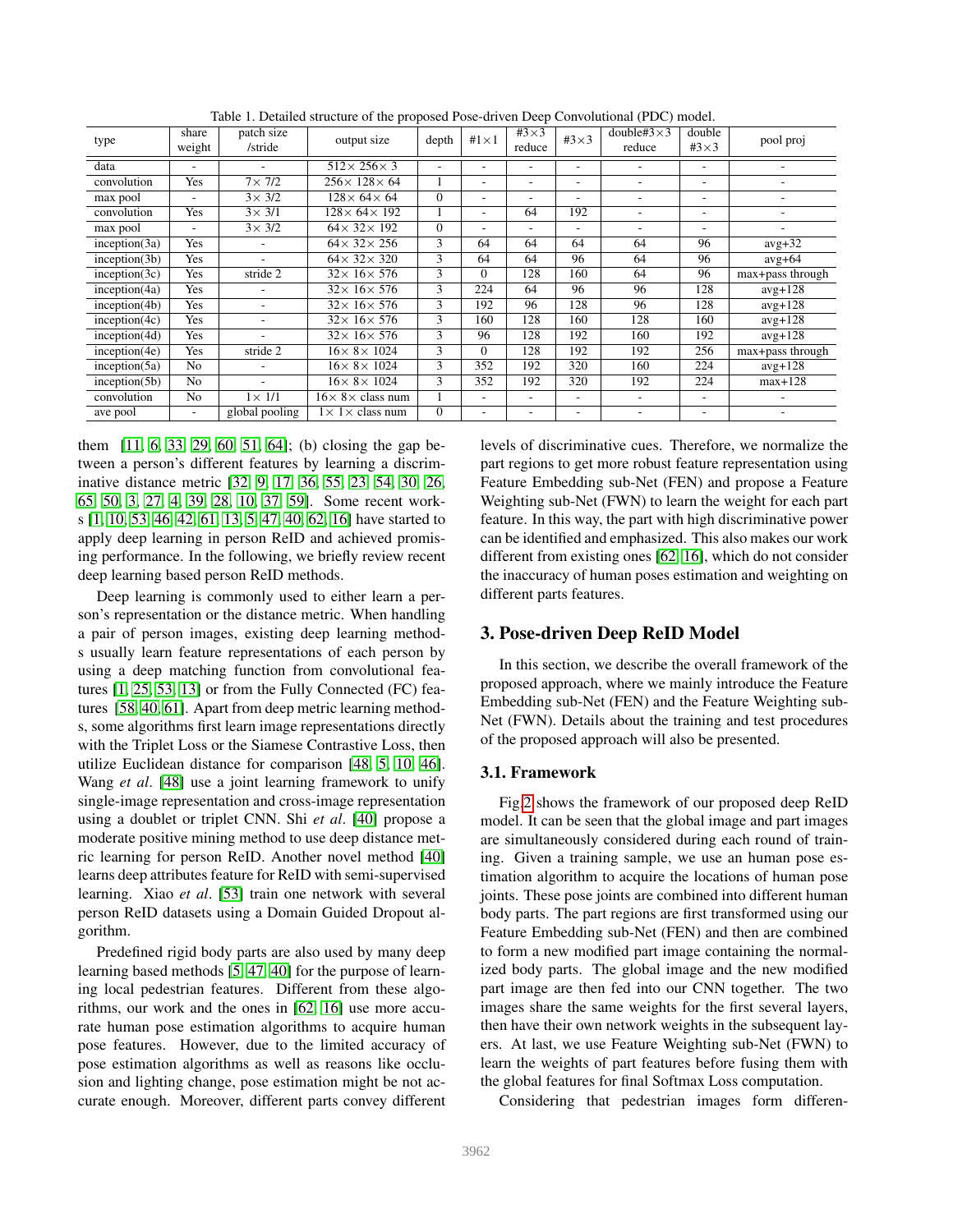

<span id="page-3-1"></span>Figure 3. Illustration of Feature Embedding sub-Net (FEN). We divide the human image into 6 parts and apply an affine transformation on each part (except head part) by PTN, then we combine 6 transformed part regions together to form a new image.

t datasets have different sizes, it is not appropriate to directly use the CNN models pre-trained on the ImageNet dataset [\[7\]](#page-8-28). We thus modify and design a network based on the GoogLeNet [\[45\]](#page-9-22), as shown in the Table [1.](#page-2-0) Layers from data to inception(4e) in Table [1](#page-2-0) corresponds to the blue CNN block in Fig[.2,](#page-1-0) CNNg and CNNp are inception(5a) and inception(5b), respectively. The green CONV matches the subsequent  $1\times1$  convolution. The loss layers are not shown in Table [1.](#page-2-0) The Batch Normalization Layers [\[18\]](#page-8-29) are inserted before every ReLU Layer to accelerate the convergence. We employ a Convolutional Layer and a Global Average Pooling Layer (GAP) at the end of network to let our network can fit different sizes of input images. In this work, we fix input image size as  $512\times256$ .

#### 3.2. Feature Embedding sub-Net

The Feature Embedding sub-Net (FEN) is divided into four steps, including locating the joint, generating the original part images, PTN, and outputting the final modified part images.

With a given person image, FEN first locates the 14 joints of human body using human pose estimation algorithm  $[31]$ . Fig[.1\(](#page-0-0)c) shows an example of the 14 joints of human body. According to number, the 14 joints are {head, neck, rightshoulder, rightelbow, rightwrist,  $leftblack$ , leftelbow, leftwrist, lefthip, leftknee,  $leftankle$ , righthip, rightknee, rightankle}. Then we propose six rectangles to cover six different parts of human body, including the head region, the upper body, two arms and two legs.

For each human joint, we calculate a response feature map  $V_i \in \mathbb{R}^{(X,Y)}$ . The horizontal and vertical dimensions of the feature maps are denoted by  $X$  and  $Y$ , respectively. With the feature maps, the fourteen body joints



Figure 4. Detailed structure of the PTN subnet.

 $J_i = [X_i, Y_i], (i = 1, 2 \cdots 14)$ , can be located by finding the center of mass with the feature values:

<span id="page-3-0"></span>
$$
J_i = [X_i, Y_i] = \left[\frac{\sum V_i(x_j, y)x_j}{\sum V_i}, \frac{\sum V_i(x, y_j)y_j}{\sum V_i}\right], \quad (1)
$$

where  $X_i, Y_i$  in Eq[.1](#page-3-0) are the coordinates of joints, and  $V(x, y)$  is the value of pixels in response feature maps.

Different from [\[62,](#page-9-19) [16\]](#page-8-27) , we do not use complex pose estimation networks as the pre-trained network. Instead, we use a standard FCN [\[31\]](#page-8-20) trained on the LSP dataset [\[21\]](#page-8-30) and MPII human pose dataset [\[2\]](#page-8-31). In the second step, the FEN uses the 14 human joints to further locate six sub-regions (head, upper body, left arm, right arm, left leg, and right leg) as human parts. These parts are normalized through cropping, rotating, and resizing to fixed size and orientation.

As shown in Fig[.1\(](#page-0-0)d), the 14 located body joints are assigned to six rectangles indicating six parts. The head part  $P_1 = [1]$ , the upper body part  $P_2 = [2, 3, 6, 9, 12]$ , the left arm part  $P_3 = [6, 7, 8]$ , the right arm part  $P_4 = [3, 4, 5]$ , the left leg part  $P_5 = [9, 10, 11]$ , and the right leg part  $P_6 = [12, 13, 14]$ , respectively.

For each body part set  $P_i \in \{P_1, P_2, P_3, P_4, P_5, P_6\}$ , The corresponding sub-region bounding box  $H_i \in$  ${H_1, H_2, H_3, H_4, H_5, H_6}$  can be obtained based on the location coordinates of all body joints in each part set:

$$
H_i = \begin{cases} [x - 30, x + 30, y - 30, y + 30], & if \quad i = 1\\ [x_{min} - 10, x_{max} + 10, y_{min} - 10, y_{min} + 10], & if \quad i = 2, 3, 4, 5, 6\\ (2) \end{cases}
$$

An example of the extracted six body sub-regions are visualized in Fig[.1\(](#page-0-0)d). As shown in Fig.1(e), these body sub-regions are normalized through cropping, rotating, and resizing to fixed sizes and orientations. All body parts are rotated to fixed vertical direction. Arms and legs are resized to  $256\times64$ , upper body is resized to  $256\times128$  and head is resized to  $128 \times 128$ . Those resized and rotated parts are combined to form the body part image. Because 6 body parts have different sizes, black area is unavoidable in body part image.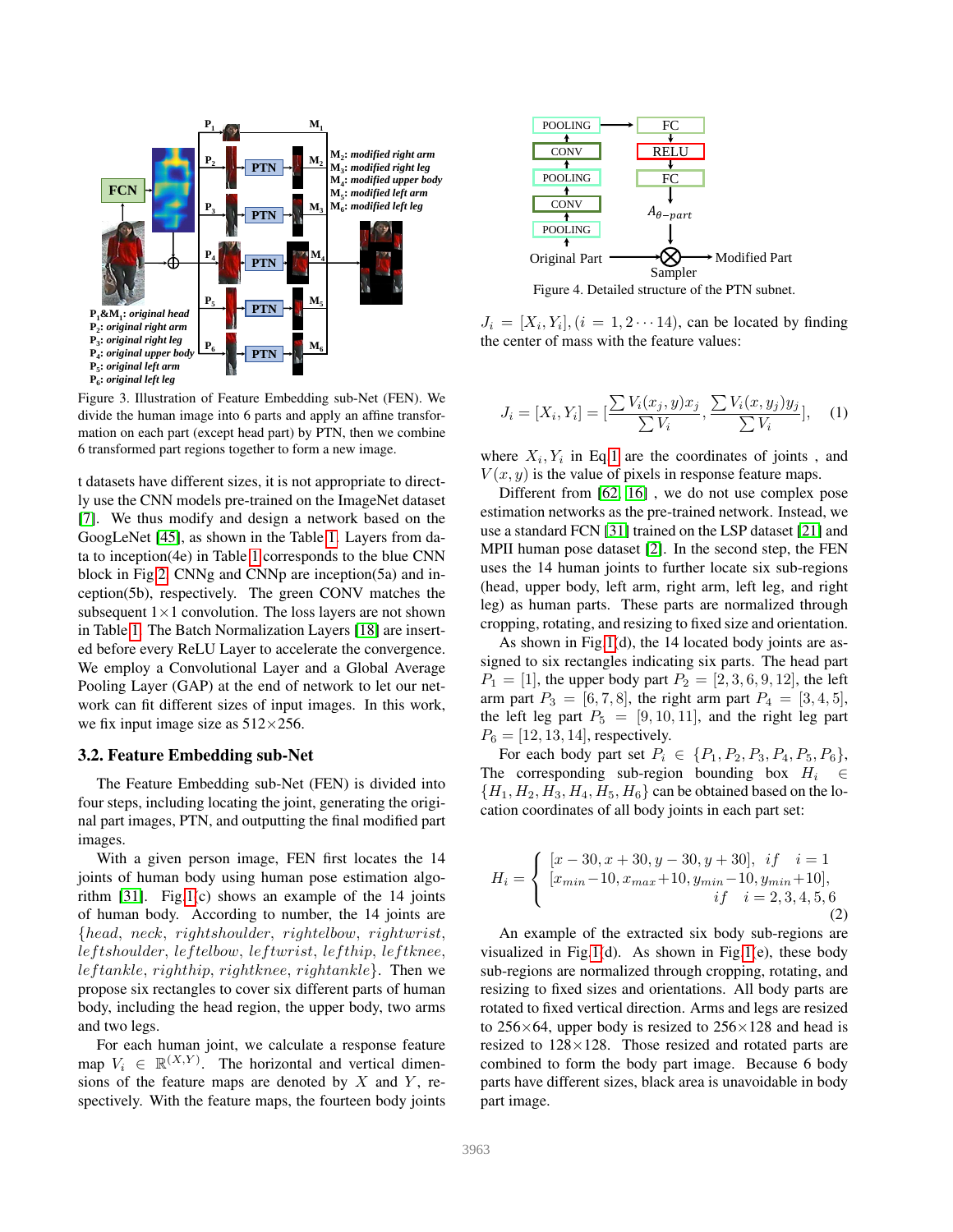Simply resizing and rotation can not overcome the complex pose variations, especially if the pose estimations are inaccurate. We thus design a PTN modified from Spatial Transformer Networks (STN) [\[19\]](#page-8-32) to learn the angles required for rotating the five body parts.

STN is a spatial transformer module which can be inserted to a neural network to provide spatial transformation capabilities. It thus is potential to adjust the localizations and angles of parts. A STN is a small net which allows for end-to-end training with standard back-propagation, therefore, the introduction of STN doesn't substantially increase the complexity of training procedure. The STN consist of three components: localisation network, parameterised sampling grid, and differentiable image sampling. The localisation network takes the input feature map and outputs the parameters of the transformation. For our net, we choose affine transformation so our transformation parameter is 6-dimensional. The parameterized sampling grid computes each output pixel and the differentiable image sampling component produces the sampled output image. For more details about STN, please refer to [\[19\]](#page-8-32).

As discussed above, we use a 6-dimensional parameter  $A_{\theta}$  to complete affine transformation:

<span id="page-4-0"></span>
$$
\begin{pmatrix} x^s \\ y^s \end{pmatrix} = A_\theta \begin{pmatrix} x^t \\ y^t \\ 1 \end{pmatrix} = \begin{bmatrix} \theta_1 & \theta_2 & \theta_3 \\ \theta_4 & \theta_5 & \theta_6 \end{bmatrix} \begin{pmatrix} x^t \\ y^t \\ 1 \end{pmatrix}, \quad (3)
$$

where the  $\theta_1, \theta_2, \theta_4, \theta_5$  are the scale and rotation parameters, while the  $\theta_3$ ,  $\theta_6$  are the translation parameters. The  $(x<sup>t</sup>, y<sup>t</sup>)$  in Eq[.3](#page-4-0) are the target coordinates of the output image and the  $(x^s, y^s)$  are the source coordinates of the input image.

Usually the STN computes one affine transform for the whole image, considering a pedestrian's different parts have various orientations and sizes from each other, STN is not applicable to a part image. Inspired by STN, we design a Pose Transformer Network (PTN) which computes the affine transformation for each part in part image individually and combines 6 transformed parts together. Similar to STN, our PTN is also a small net and doesn't substantially increase the complexity of our training procedure. As a consequence, PTN has potential to perform better than STN for person images. Fig[.3](#page-3-1) shows the detailed structure of PTN. Considering a pedestrian's head seldom has a large rotation angle, we don't insert a PTN net for the pedestrian's head part. Therefore, we totally have 5 independent PTN, namely  $A_{\theta-larm}, A_{\theta-ram}, A_{\theta-upperbody}, A_{\theta-lleg}, A_{\theta-rleg}$ . Each PTN can generate a 6-dimensional transformation parameter  $A_{\theta i}$  and use  $A_{\theta i}$  to adjust pedestrian's part  $P_i$ , we can get modified body part  $M_i$ . By combining the five transformed parts and a head part together, we obtain the modified part image.



Figure 5. Illustration of some inaccurate part detection result. (a) Arms are obscured by upper bodies. (b) Upper bodies with large variation. (c) Miss detection on arms.

#### <span id="page-4-1"></span>3.3. Feature Weighting sub-Net

The generated part features are combined with the global feature to generate a robust feature representation for precise person re-identification. As the poses generated by the pose detector might be affected by factors like occlusions, pose changes, etc. Then inaccurate part detection results could be obtained. Examples are shown in Fig[.5.](#page-4-1) Therefore, the part features could be not reliable enough. This happens frequently in real applications with unconstrained video gathering environment. Simply fusing global feature and the part feature may introduces noises. This motivates us to introduce Feature Weighting sub-Net (FWN) to seek a more optimal feature fusion. FWN is consisted with a Weight Layer and a nonlinear transformation, which decides the importance of each dimension in the part feature vector. Considering that a single linear Weight Layer might cause excessive response on some specific dimensions of the part vector, we add a nonlinear function to equalize the response of part feature vector, and the fused feature representation is

<span id="page-4-2"></span>
$$
F_{fusion} = [F_{global}, tanh(F_{part} \odot W + B)], \quad (4)
$$

where the  $F_{global}$  and the  $F_{part}$  are the global and part feature vectors. The  $W$  and  $B$  in Eq. [4](#page-4-2) are the weight and bias vectors which have the same dimensions with  $F_{part}$ . The ⊙ means the Hadamard product of two vectors, and the  $\left[ , \right]$  means concatenation of two vectors together. The  $tanh(x) = \frac{e^x - e^{-x}}{e^x + e^{-x}}$  $\frac{e^x-e^{-x}}{e^x+e^{-x}}$  imposes the hyperbolic tangent nonlinearity.  $F_{fusion}$  is our final person feature generated by  $F_{global}$  and  $F_{part}$ .

To allow back-propagation of the loss through the FWN, we give the gradient formula:

$$
\frac{\partial f_i}{\partial g_j} = \begin{cases} 1, & \text{if } i = j \\ 0, & \text{if } i \neq j \end{cases}
$$
 (5)

$$
\frac{\partial f_i}{\partial p_k} = \begin{cases} w(1 - \tanh^2(wp_j + b)), & \text{if } i = k + m, \\ 0, & \text{if } i \neq k + m. \end{cases}
$$
 (6)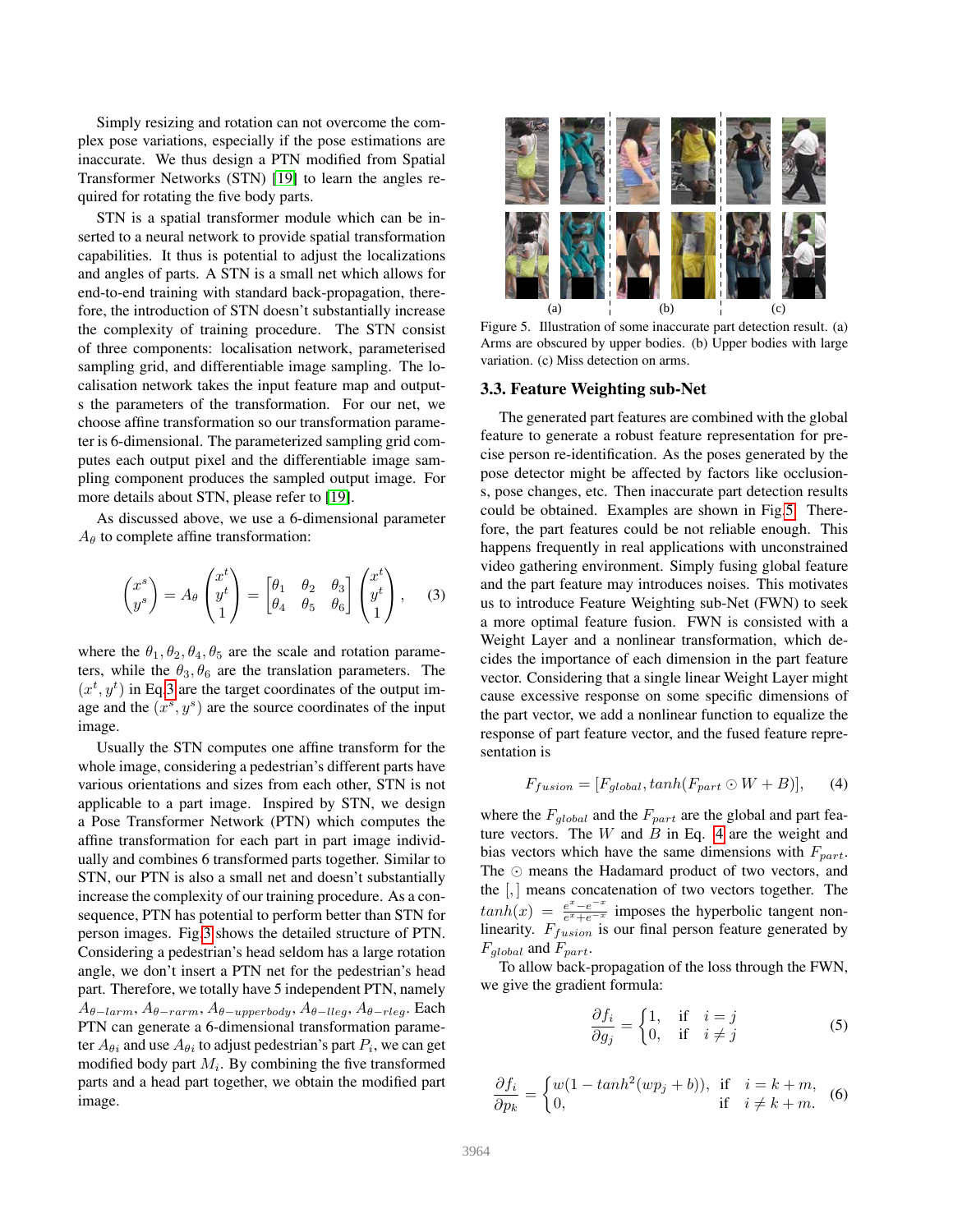

Figure 6. Illustration of the Feature Weighting sub-Net(FWN).

where  $f_i \in F_{fusion}(i = 1, 2 \cdots m + n)$ ,  $g_j \in F_{global}(j = 1, 2 \cdots m + n)$  $1, 2 \cdots m$ ),  $p_k \in F_{part}(k = 1, 2 \cdots n)$ ,  $w_k \in W(k = 1, 2 \cdots n)$  $1, 2 \cdots n$ ,  $b \in B(k = 1, 2 \cdots n)$ , m and n are the dimensions of  $F_{global}$  and  $F_{part}$ .

### 3.4. ReID Feature Extraction

The global feature and body-part features are learned by training the Pose-driven Deep Convolutional model. These two types of features are then fused under a unified framework for multi-class person identification. PDC extracts the global feature maps from the global body-based representation and learns a 1024-dimensional feature embedding. Similarly, a 1024-dimension feature is acquired from the modified part image after the FEN. The global body feature and the local body part features are compensated into a 2048-dimensional feature as the final representation. After being weighted by FWN, the final representation is used for Person ReID with Euclidean distance.

#### 4. Experiment

# 4.1. Datasets

We select three widely used person ReID datasets as our evaluation protocols, including the *CUHK 03* [\[25\]](#page-8-23), *Market 1501* [\[63\]](#page-9-9), and *VIPeR* [\[15\]](#page-8-33). Note that, because the amount of images in *VIPeR* is not enough for training a deep model, we combine the training sets of *VIPeR*, *CUHK 03* and *Market 1501* together to train the model for *VIPeR*.

*CUHK 03*: This dataset is made up of 14,096 images of 1,467 different persons taken by six campus cameras. Each person only appears in two views. This dataset provides two types of annotations, including manually labelled pedestrian bounding boxes and bounding boxes automatically detected by the Deformable-Part-Model (DPM) [\[12\]](#page-8-34) detector. We denote the two corresponding subsets as labeled dataset and detected dataset, respectively. The dataset also provides 20 test sets, each includes 100 identities. We select the first set and use 100 identities for testing and the rest 1,367 identities for training. We report the averaged performance after repeating the experiments for 20 times.

*Market 1501*: This dataset is made up of 32,368 pedestrian images taken by six manually configured cameras. It has

<span id="page-5-0"></span>Table 2. The results on the *CUHK 03*, *Market 1501* and *VIPeR* datasets by five variants of our approach and the complete PDC.

| dataset         | CUHK03  |          | Market1501 | <b>VIPeR</b> |       |
|-----------------|---------|----------|------------|--------------|-------|
|                 | labeled | detected |            |              |       |
| method          | rank1   | rank1    | mAP        | rank1        | rank1 |
| Global Only     | 79.83   | 71.89    | 52.84      | 76.22        | 37.97 |
| Part Only       | 53.73   | 47.29    | 31.74      | 55.67        | 22.78 |
| Global+Part     | 85.07   | 76.33    | 62.20      | 81.74        | 48.42 |
| Global+Part+FEN | 87.15   | 77.57    | 62.58      | 83.05        | 50.32 |
| Global+Part+FWN | 86.41   | 77.62    | 62.58      | 82.69        | 50.00 |
| <b>PDC</b>      | 88.70   | 78.29    | 63.41      | 84.14        | 51.27 |

1,501 different persons in it. On average, there are 3.6 images for each person captured from each angle. The images can be classified into two types, *i.e*., cropped images and images of pedestrians automatically detected by the DP-M [\[12\]](#page-8-34). Because *Market 1501* has provided the training set and testing set, we use images in the training set for training our PDC network and follow the protocol [\[63\]](#page-9-9) to report the ReID performance.

*VIPeR*: This dataset is made up of 632 person images captured from two views. Each pair of images depicting a person are collected by different cameras with varying viewpoints and illumination conditions. Because the amount of images in *VIPeR* is not enough to train the deep model, we also perform data augmentation with similar methods in existing deep learning based person ReID works. For each training image, we generate 5 augmented images around the image center by performing random 2D transformations. Finally, we combine the augmented training images of *VIPeR*, training images of *CUHK 03* and *Market 1501* together, as the final training set.

# 4.2. Implementation Details

The pedestrian representations are learned through multi-class classification CNN. We use the full body and body parts to learn the representations with Softmax Loss, respectively. We report rank1, rank5, rank10 and rank20 accuracy of cumulative match curve (CMC) on the three datasets to evaluate the ReID performance.As for Market-1051, mean Average Precision (mAP) is also reported as an additional criterion to evaluate the performance.

Our model is trained and fine-tuned on Caffe [\[20\]](#page-8-35). Stochastic Gradient Descent (SGD) is used to optimize our model. Images for training are randomly divided into several batches, each of which includes 16 images. The initial learning rate is set as 0.01, and is gradually lowered after each  $2 \times 10^4$  iterations. It should be noted that, the learning rate in part localization network is only 0.1% of that in feature learning network. For each dataset, we train a model on its corresponding training set as the pretrained bodybased model. For the overall network training, the network is initialized using pretrained body-based model. Then, we adopt the same training strategy as described above. We implement our approach with GTX TITAN X GPU, Intel i7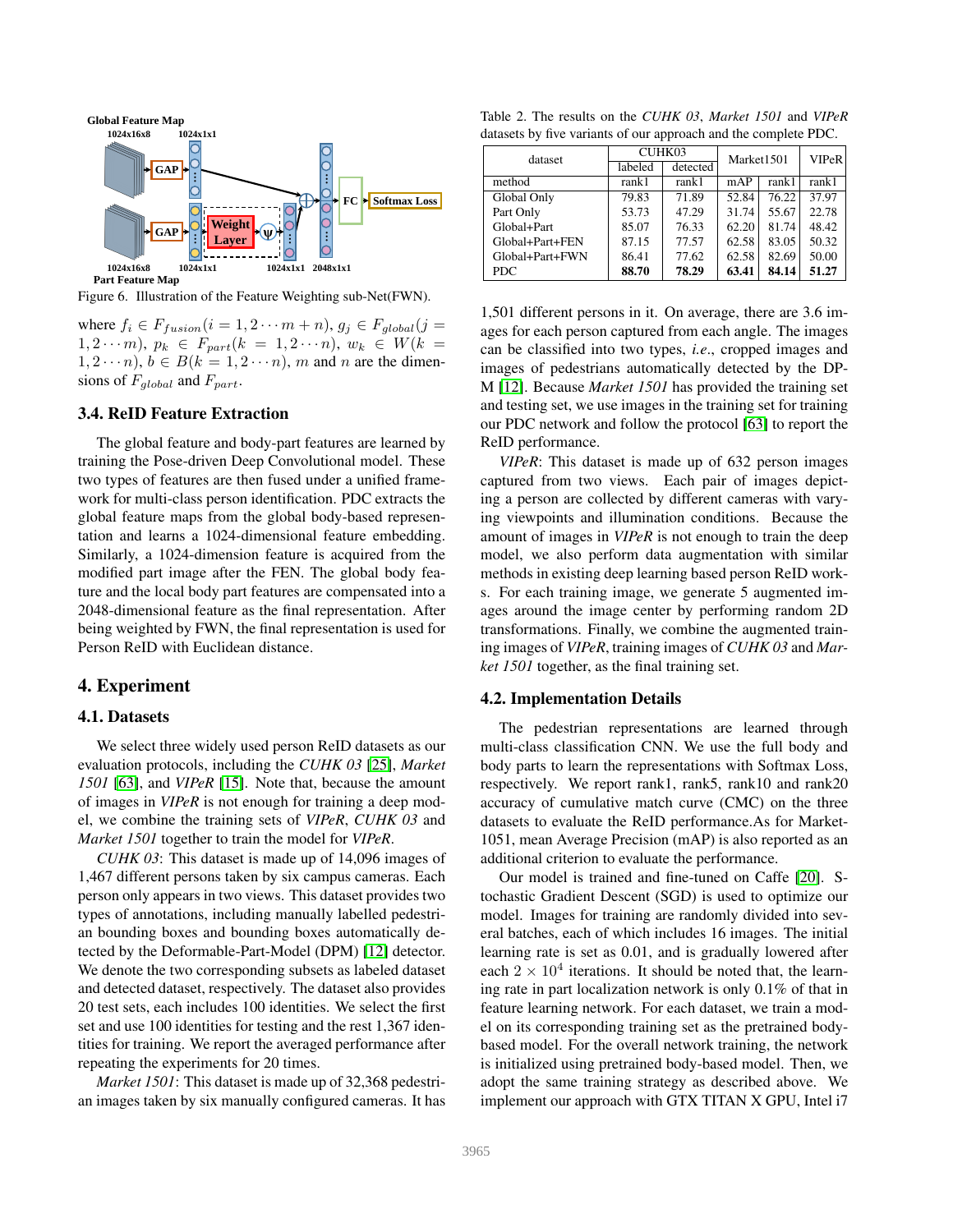<span id="page-6-0"></span>Table 3. Comparisons on *CUHK 03* detected dataset.

| Methods            | rank1 | rank5 | rank10 | rank20 |
|--------------------|-------|-------|--------|--------|
| <b>MLAPG</b> [28]  | 51.15 | 83.55 | 92.05  | 96.90  |
| $LOMO + XQDA [27]$ | 46.25 | 78.90 | 88.55  | 94.25  |
| BoW+HS [63]        | 24.30 |       |        |        |
| <b>LDNS</b> [59]   | 54.70 | 84.75 | 94.80  | 95.20  |
| GOG [35]           | 65.50 | 88.40 | 93.70  |        |
| IDLA $[1]$         | 44.96 | 76.01 | 84.37  | 93.15  |
| SI+CI [48]         | 52.17 | 84.30 | 92.30  | 95.00  |
| LSTM S-CNN [47]    | 57.30 | 80.10 | 88.30  |        |
| Gate S-CNN [46]    | 61.80 | 80.90 | 88.30  |        |
| <b>EDM [40]</b>    | 52.09 | 82.87 | 91.78  | 97.17  |
| PIE [62]           | 67.10 | 92.20 | 96.60  | 98.10  |
| <b>PDC</b>         | 78.29 | 94.83 | 97.15  | 98.43  |

CPU, and 128GB memory.

All images are resized to  $512 \times 256$ . The mean value is subtracted from each channel (B, G, and R) for training the network. The images of each dataset are randomized in the process of training stage.

#### 4.3. Evaluation of Individual Components

We evaluate five variants of our approach to verify the validity of individual components in our PDC, *e.g*., components like Feature Embedding sub-Net (FEN) and Feature Weighting sub-Net (FWN). Comparisons on three datasets are summarized in Table [2.](#page-5-0) In the table, "Global Only" means we train our deep model without using any part information. "Global+Part" denotes CNN trained through two streams without FEN and FWN. Based on "Global+Part", considering FEN is denoted as "Global+Part+FEN". Similarly, "Global+Part+FWN" means considering FWN. In addition, "Part Only" denotes only using part features. PDC considers all of these components.

From the experimental results, it can be observed that, fusing global features and part features achieves better performance than only using one of them. Compared with "Global Only", considering extra part cues, *i.e*., "Global+Part", largely improves the ReID performance and achieves the rank1 accuracy of 85.07% and 76.33% on *CUHK 03* labeled and detected datasets, respectively. Moreover, using FEN and FWN further boosts the rank1 identification rate. This shows that training our model using PTN and Weight Layer gets more competitive performance on three datasets.

The above experiments shows that each of the components in our method is helpful for improving the performance. By considering all of these components, PDC exhibits the best performance.

#### 4.4. Comparison with Related Works

*CUHK 03*: For the *CUHK 03* dataset, we compare our PDC with some recent methods, including distance metric learning methods: MLAPG [\[28\]](#page-8-15), LOMO + XQDA [\[27\]](#page-8-12), BoW+HS [\[63\]](#page-9-9), WARCA [\[22\]](#page-8-37), LDNS [\[59\]](#page-9-8), feature extraction method: GOG [\[35\]](#page-8-36) and deep learning based methods:

<span id="page-6-1"></span>Table 4. Comparisons on *CUHK 03* labeled dataset.

| Methods            | raore il companionio en contri es nacelea aalascii<br>rank1 | rank5 | rank10 | rank20 |
|--------------------|-------------------------------------------------------------|-------|--------|--------|
| <b>MLAPG</b> [28]  | 57.96                                                       | 87.09 | 94.74  | 96.90  |
| $LOMO + XQDA [27]$ | 52.20                                                       | 82.23 | 94.14  | 96.25  |
| <b>WARCA</b> [22]  | 78.40                                                       | 94.60 |        |        |
| <b>LDNS</b> [59]   | 62.55                                                       | 90.05 | 94.80  | 98.10  |
| GOG [35]           | 67.30                                                       | 91.00 | 96.00  |        |
| IDLA $[1]$         | 54.74                                                       | 86.50 | 93.88  | 98.10  |
| PersonNet [52]     | 64.80                                                       | 89.40 | 94.90  | 98.20  |
| DGDropout [53]     | 72.58                                                       | 91.59 | 95.21  | 97.72  |
| <b>EDM</b> [40]    | 61.32                                                       | 88.90 | 96.44  | 99.94  |
| Spindle [16]       | 88.50                                                       | 97.80 | 98.60  | 99.20  |
| <b>PDC</b>         | 88.70                                                       | 98.61 | 99.24  | 99.67  |

<span id="page-6-2"></span>

| Table 5. Comparison with state of the art on Market 1501. |  |  |  |  |  |
|-----------------------------------------------------------|--|--|--|--|--|
|                                                           |  |  |  |  |  |

| Methods            | mAP   | rank1 | rank5 | rank10 | rank20 |
|--------------------|-------|-------|-------|--------|--------|
| $LOMO + XQDA [27]$ | 22.22 | 43.79 |       |        |        |
| BoW+Kissme [63]    | 20.76 | 44.42 | 63.90 | 72.18  | 78.95  |
| <b>WARCA</b> [22]  |       | 45.16 | 68.12 | 76.00  | 84.00  |
| <b>TMA [34]</b>    | 22.31 | 47.92 |       |        |        |
| <b>LDNS</b> [59]   | 29.87 | 55.43 |       |        |        |
| <b>HVIL [49]</b>   |       | 78.00 |       |        |        |
| PersonNet [52]     | 26.35 | 37.21 |       |        |        |
| DGDropout [53]     | 31.94 | 59.53 |       |        |        |
| Gate S-CNN [46]    | 39.55 | 65.88 |       |        |        |
| LSTM S-CNN [47]    | 35.30 | 61.60 |       |        |        |
| PIE [62]           | 55.95 | 79.33 | 90.76 | 94.41  | 96.65  |
| Spindle $[16]$     |       | 76.90 | 91.50 | 94.60  | 96.70  |
| <b>PDC</b>         | 63.41 | 84.14 | 92.73 | 94.92  | 96.82  |

IDLA [\[1\]](#page-8-24), PersonNet [\[52\]](#page-9-23), DGDropout [\[53\]](#page-9-11), SI+CI [\[48\]](#page-9-21), Gate S-CNN [\[46\]](#page-9-12), LSTM S-CNN [\[47\]](#page-9-17), EDM [\[40\]](#page-9-18), PIE [\[62\]](#page-9-19) and Spindle [\[16\]](#page-8-27). We conduct experiments on both the detected dataset and the labeled dataset. Experimental results are presented in Table [3](#page-6-0) and Table [4.](#page-6-1)

Experimental results show that our approach outperforms all distance metric learning methods by a large margin. It can be seen that PIE [\[62\]](#page-9-19), Spindle [\[16\]](#page-8-27) and our PDC which all use the human pose cues achieve better performance than the other methods. This shows the advantages of considering extra pose cues in person ReID. It is also clear that, our PDC achieves the rank1 accuracy of 78.29% and 88.70% on detected and labeled datasets, respectively. This leads to 11.19% and 0.20% performance gains over the reported performance of PIE [\[62\]](#page-9-19) and Spindle [\[16\]](#page-8-27), respectively.

*Market 1501*: On *Market 1501*, the compared works that learn distance metrics for person ReID include LO-MO + XQDA [\[27\]](#page-8-12), BoW+Kissme [\[63\]](#page-9-9), WARCA [\[22\]](#page-8-37), LDNS [\[59\]](#page-9-8), TMA [\[34\]](#page-8-38) and HVIL [\[49\]](#page-9-24). Compared works based on deep learning are PersonNet [\[52\]](#page-9-23), Gate S-CNN [\[46\]](#page-9-12), LSTM S-CNN [\[47\]](#page-9-17), PIE [\[62\]](#page-9-19) and Spindle [\[16\]](#page-8-27). DGDropout [\[53\]](#page-9-11) does not report performance on Market1501. So we implemented DGDroput and show experimental results in Table [5.](#page-6-2)

It is clear that our method outperforms these compared works by a large margin. Specifically, PDC achieves rank1 accuracy of 84.14%, and mAP of 63.41% using the single query mode. They are higher than the rank1 accuracy and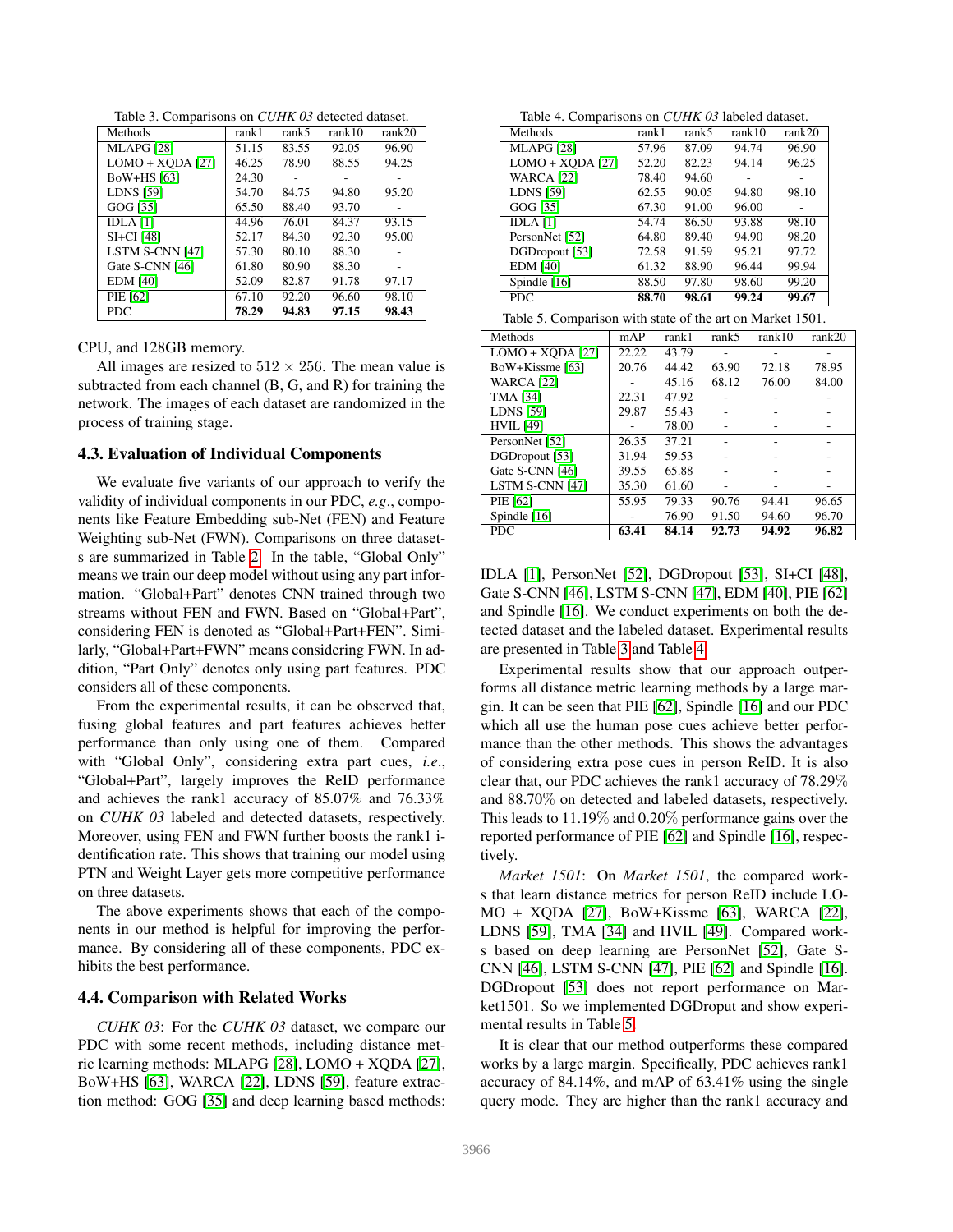Table 6. Comparison with state of the art on VIPeR dataset.

<span id="page-7-0"></span>

| Methods            | rank1 | rank5 | rank10 | rank20 |
|--------------------|-------|-------|--------|--------|
| <b>MLAPG</b> [28]  | 40.73 |       | 82.34  | 92.37  |
| $LOMO + XQDA [27]$ | 40.00 | 67.40 | 80.51  | 91.08  |
| <b>BoW</b> [63]    | 21.74 |       |        |        |
| <b>WARCA</b> [22]  | 40.22 | 68.16 | 80.70  | 91.14  |
| <b>LDNS</b> [59]   | 42.28 | 71.46 | 82.94  | 92.06  |
| IDLA $[1]$         | 34.81 | 76.12 |        |        |
| DGDropout [53]     | 38.6  |       |        |        |
| $SI+CI$ [48]       | 35.80 | 67.40 | 83.50  |        |
| LSTM S-CNN [47]    | 42.40 | 68.70 | 79.40  |        |
| Gate S-CNN [46]    | 37.80 | 66.90 | 77.40  |        |
| MTL-LORAE [41]     | 42.30 | 72.20 | 81.60  | 89.60  |
| Spindle $[16]$     | 53.80 | 74.10 | 83.20  | 92.10  |
| <b>PDC</b>         | 51.27 | 74.05 | 84.18  | 91.46  |

<span id="page-7-1"></span>Table 7. Performance of five variants of FWN on *CUHK 03*, *Market 1501* and *VIPeR*, respectively.

| dataset          | CUHK03  |          | Market1501 | <b>VIPeR</b> |       |
|------------------|---------|----------|------------|--------------|-------|
|                  | labeled | detected |            |              |       |
| type             | rank1   | rank1    | mAP        | rank1        | rank1 |
| $W_0$            | 88.18   | 77.58    | 62.58      | 83.05        | 42.09 |
| $W_1$            | 88.70   | 78.29    | 63.41      | 84.14        | 43.04 |
| $W_2$            | 88.14   | 77.48    | 62.20      | 82.72        | 41.77 |
| $W_3$            | 87.97   | 77.29    | 61.99      | 82.48        | 41.77 |
| $\mathit{W}_{4}$ | 87.69   | 77.17    | 61.67      | 82.42        | 41.14 |

mAP of PIE [\[62\]](#page-9-19), which performs best among the compared works. This is because our PDC not only learns pose invariant features with FEN but also learns better fusion strategy with FWN to emphasize the more discriminative features.

*VIPeR*: We also evaluate our method by comparing it with several existing methods on *VIPeR*. The compared methods include distance metric learning ones: M-LAPG [\[28\]](#page-8-15), LOMO + XQDA [\[27\]](#page-8-12), BoW [\[63\]](#page-9-9), WAR-CA [\[22\]](#page-8-37) and LDNS [\[59\]](#page-9-8), and deep learning based ones: IDLA [\[1\]](#page-8-24), DGDropout [\[53\]](#page-9-11), SI+CI [\[48\]](#page-9-21), Gate S-CNN [\[46\]](#page-9-12), LSTM S-CNN [\[47\]](#page-9-17), MTL-LORAE [\[41\]](#page-9-25) and Spindle [\[16\]](#page-8-27).

From the results shown in Table [6,](#page-7-0) our PDC achieves the rank1 accuracy of 51.27%. This outperforms most of compared methods except Spindle [\[16\]](#page-8-27) which also considers the human pose cues. We assume the reason might be because, Spindle [\[16\]](#page-8-27) involves more training sets to learn the model for *VIPeR*. Therefore, the training set of Spindle [\[16\]](#page-8-27) is larger than ours, *i.e*., the combination of *Market 1501*, *CUHK03* and *VIPeR*. For the other two datasets, our PDC achieves better performance than Spindle [\[16\]](#page-8-27).

#### 4.5. Evaluation of Feature Weighting sub-Net

To test the effectiveness of Feature Weighting sub-Net (FWN), we verify the performance of five variants of FWN, which are denoted as  $W_k$ ,  $k = \{0,1,2,3,4\}$ , where k is the number of Weight Layers in FWN with nonlinear transformation. For example,  $W_2$  means we cascade two Weight Layers with nonlinear transformation,  $W_0$  means we only have one Weight Layer without nonlinear transformation.

The experimental results are shown in Table [7.](#page-7-1) As we



<span id="page-7-2"></span>Figure 7. Examples of fused features before and after Feature Weighting sub-Net (FWN). The two images on the left side contains the same person. The other two images contains another person. FWN effectively keeps the discriminative feature and suppresses the noisy feature.

can see that one Weight Layer with nonlinear transformation gets the best performance on the three datasets. The ReID performance starts to drop as we increase of the number of Weight Layers, despite more computations are being brought in. It also can be observed that, using one layer with nonlinear transformation gets better performance than one layer without nonlinear transformation, *i.e.*,  $W_0$ . This means adding one nonlinear transformation after a Weight Layer learns more reliable weights for feature fusion and matching. Based on the above observations, we adopt  $W_1$ as our final model in this paper. Examples of features before and after FWN are shown Fig. [7.](#page-7-2)

## 5. Conclusions

This paper presents a pose-driven deep convolutional model for the person ReID. The proposed deep architecture explicitly leverages the human part cues to learn effective feature representations and adaptive similarity measurements. For the feature representations, both global human body and local body parts are transformed to a normalized and homologous state for better feature embedding. For similarity measurements, weights of feature representations from human body and different body parts are learned to adaptively chase a more discriminative feature fusion. Experimental results on three benchmark datasets demonstrate the superiority of the proposed model over current state-of-the-art methods.

Acknowledgments This work is partly supported by National Science Foundation of China under Grant No. 61572050, 91538111, 61620106009, 61429201, 61672519, and the National 1000 Youth Talents Plan. Dr. Qi Tian is supported by ARO grant W911NF-15- 1-0290 and Faculty Research Gift Awards by NEC Laboratories of America and Blippar.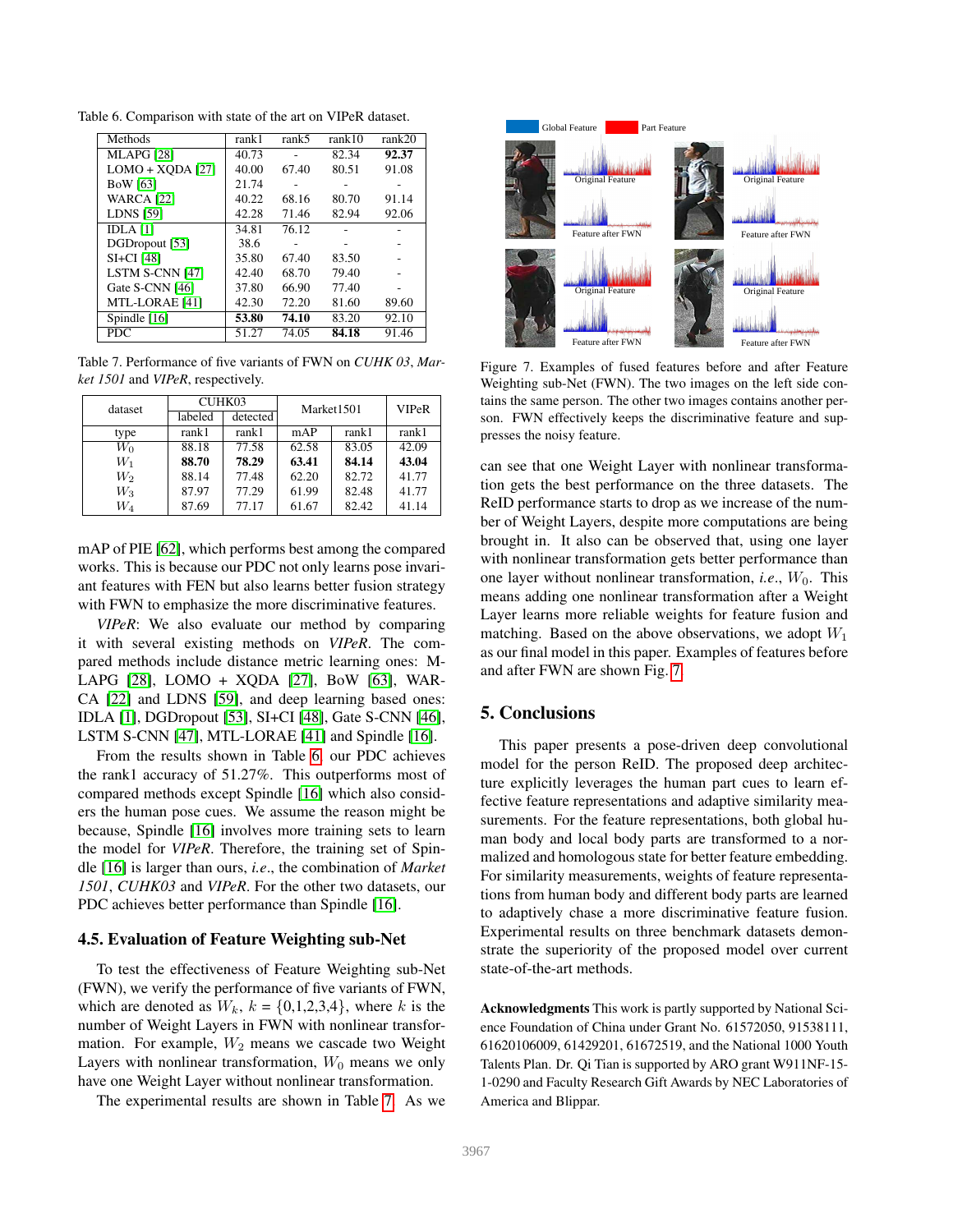# References

- <span id="page-8-24"></span>[1] E. Ahmed, M. Jones, and T. K. Marks. An improved deep learning architecture for person re-identification. In *CVPR*, 2015.
- <span id="page-8-31"></span>[2] M. Andriluka, L. Pishchulin, P. Gehler, and B. Schiele. 2d human pose estimation: New benchmark and state of the art analysis. In *CVPR*, 2014.
- <span id="page-8-11"></span>[3] D. Chen, Z. Yuan, G. Hua, N. Zheng, and J. Wang. Similarity learning on an explicit polynomial kernel feature map for person re-identification. In *CVPR*, 2015.
- <span id="page-8-13"></span>[4] Y.-C. Chen, W.-S. Zheng, and J. Lai. Mirror representation for modeling view-specific transform in person reidentification. In *IJCAI*, 2015.
- <span id="page-8-26"></span>[5] D. Cheng, Y. Gong, S. Zhou, J. Wang, and N. Zheng. Person re-identification by multi-channel parts-based cnn with improved triplet loss function. In *CVPR*, 2016.
- <span id="page-8-1"></span>[6] D. S. Cheng, M. Cristani, M. Stoppa, L. Bazzani, and V. Murino. Custom pictorial structures for re-identification. In *BMVC*, volume 2, page 6, 2011.
- <span id="page-8-28"></span>[7] J. Deng, W. Dong, R. Socher, L.-J. Li, K. Li, and L. Fei-Fei. ImageNet: A Large-Scale Hierarchical Image Database. In *CVPR*, 2009.
- <span id="page-8-22"></span>[8] J. Deng, J. Krause, and L. Fei-Fei. Fine-grained crowdsourcing for fine-grained recognition. In *CVPR*, 2013.
- <span id="page-8-5"></span>[9] M. Dikmen, E. Akbas, T. S. Huang, and N. Ahuja. Pedestrian recognition with a learned metric. In *ACCV*, 2011.
- <span id="page-8-16"></span>[10] S. Ding, L. Lin, G. Wang, and H. Chao. Deep feature learning with relative distance comparison for person re-identification. *Pattern Recognition*, 48(10):2993–3003, 2015.
- <span id="page-8-0"></span>[11] M. Farenzena, L. Bazzani, A. Perina, V. Murino, and M. Cristani. Person re-identification by symmetry-driven accumulation of local features. In *CVPR*, 2010.
- <span id="page-8-34"></span>[12] P. Felzenszwalb, D. McAllester, and D. Ramanan. A discriminatively trained, multiscale, deformable part model. In *CVPR*, 2008.
- <span id="page-8-25"></span>[13] M. Geng, Y. Wang, T. Xiang, and Y. Tian. Deep transfer learning for person re-identification. *arXiv preprint arXiv:1611.05244*, 2016.
- <span id="page-8-19"></span>[14] R. Girshick, J. Donahue, T. Darrell, and J. Malik. Regionbased convolutional networks for accurate object detection and segmentation. *IEEE Transactions on Pattern Analysis and Machine Intelligence*, 38(1):142–158, 2016.
- <span id="page-8-33"></span>[15] D. Gray, S. Brennan, and H. Tao. Evaluating appearance models for recognition, reacquisition, and tracking. In *PETS*, 2007.
- <span id="page-8-27"></span>[16] Z. Haiyu, T. Maoqing, S. Jing, S. Shuyang, Y. Junjie, Y. Shuai, W. Xiaogang, and T. Xiaoou. Spindle net: Person re-identification with human body region guided feature decomposition and fusion. In *CVPR*, 2017.
- <span id="page-8-6"></span>[17] M. Hirzer, P. M. Roth, M. Köstinger, and H. Bischof. Relaxed pairwise learned metric for person re-identification. In *ECCV*. 2012.
- <span id="page-8-29"></span>[18] S. Ioffe and C. Szegedy. Batch normalization: Accelerating deep network training by reducing internal covariate shift. *arXiv preprint arXiv:1502.03167*, 2015.
- <span id="page-8-32"></span>[19] M. Jaderberg, K. Simonyan, A. Zisserman, et al. Spatial transformer networks. In *NIPS*, 2015.
- <span id="page-8-35"></span>[20] Y. Jia, E. Shelhamer, J. Donahue, S. Karayev, J. Long, R. Girshick, S. Guadarrama, and T. Darrell. Caffe: Convolutional architecture for fast feature embedding. In *ACM MM*, 2014.
- <span id="page-8-30"></span>[21] S. Johnson and M. Everingham. Clustered pose and nonlinear appearance models for human pose estimation. In *BMCV*, 2010.
- <span id="page-8-37"></span>[22] C. Jose and F. Fleuret. Scalable metric learning via weighted approximate rank component analysis. In *ECCV*, 2016.
- <span id="page-8-8"></span>[23] M. Köstinger, M. Hirzer, P. Wohlhart, P. M. Roth, and H. Bischof. Large scale metric learning from equivalence constraints. *CVPR*, 2012.
- <span id="page-8-18"></span>[24] A. Krizhevsky, I. Sutskever, and G. Hinton. Imagenet classification with deep convolutional neural networks. In *NIPS*, 2012.
- <span id="page-8-23"></span>[25] W. Li, R. Zhao, T. Xiao, and X. Wang. Deepreid: Deep filter pairing neural network for person re-identification. In *CVPR*, 2014.
- <span id="page-8-10"></span>[26] Z. Li, S. Chang, F. Liang, T. S. Huang, L. Cao, and J. R. Smith. Learning locally-adaptive decision functions for person verification. In *CVPR*, 2013.
- <span id="page-8-12"></span>[27] S. Liao, Y. Hu, X. Zhu, and S. Z. Li. Person re-identification by local maximal occurrence representation and metric learning. In *CVPR*, 2015.
- <span id="page-8-15"></span>[28] S. Liao and S. Z. Li. Efficient psd constrained asymmetric metric learning for person re-identification. In *ICCV*, 2015.
- <span id="page-8-3"></span>[29] C. Liu, S. Gong, C. C. Loy, and X. Lin. Person reidentification: what features are important? In *ECCV*, 2012.
- <span id="page-8-9"></span>[30] C. Liu, C. C. Loy, S. Gong, and G. Wang. Pop: Person reidentification post-rank optimisation. In *ICCV*, 2013.
- <span id="page-8-20"></span>[31] J. Long, E. Shelhamer, and T. Darrell. Fully convolutional networks for semantic segmentation. In *CVPR*, 2015.
- <span id="page-8-4"></span>[32] A. J. Ma, P. C. Yuen, and J. Li. Domain transfer support vector ranking for person re-identification without target camera label information. In *ICCV*, 2013.
- <span id="page-8-2"></span>[33] B. Ma, Y. Su, and F. Jurie. Bicov: a novel image representation for person re-identification and face verification. In *BMVC*, 2012.
- <span id="page-8-38"></span>[34] N. Martinel, A. Das, C. Micheloni, and A. K. Roy-Chowdhury. Temporal model adaptation for person reidentification. In *ECCV*, 2016.
- <span id="page-8-36"></span>[35] T. Matsukawa, T. Okabe, E. Suzuki, and Y. Sato. Hierarchical gaussian descriptor for person re-identification. In *CVPR*, pages 1363–1372, 2016.
- <span id="page-8-7"></span>[36] S. Pedagadi, J. Orwell, S. Velastin, and B. Boghossian. Local fisher discriminant analysis for pedestrian re-identification. In *CVPR*, 2013.
- <span id="page-8-17"></span>[37] P. Peng, T. Xiang, Y. Wang, M. Pontil, S. Gong, T. Huang, and Y. Tian. Unsupervised cross-dataset transfer learning for person re-identification. In *CVPR*, 2016.
- <span id="page-8-21"></span>[38] F. Schroff, D. Kalenichenko, and J. Philbin. Facenet: A unified embedding for face recognition and clustering. In *CVPR*, 2015.
- <span id="page-8-14"></span>[39] Y. Shen, W. Lin, J. Yan, M. Xu, J. Wu, and J. Wang. Person re-identification with correspondence structure learning. In *ICCV*, 2015.